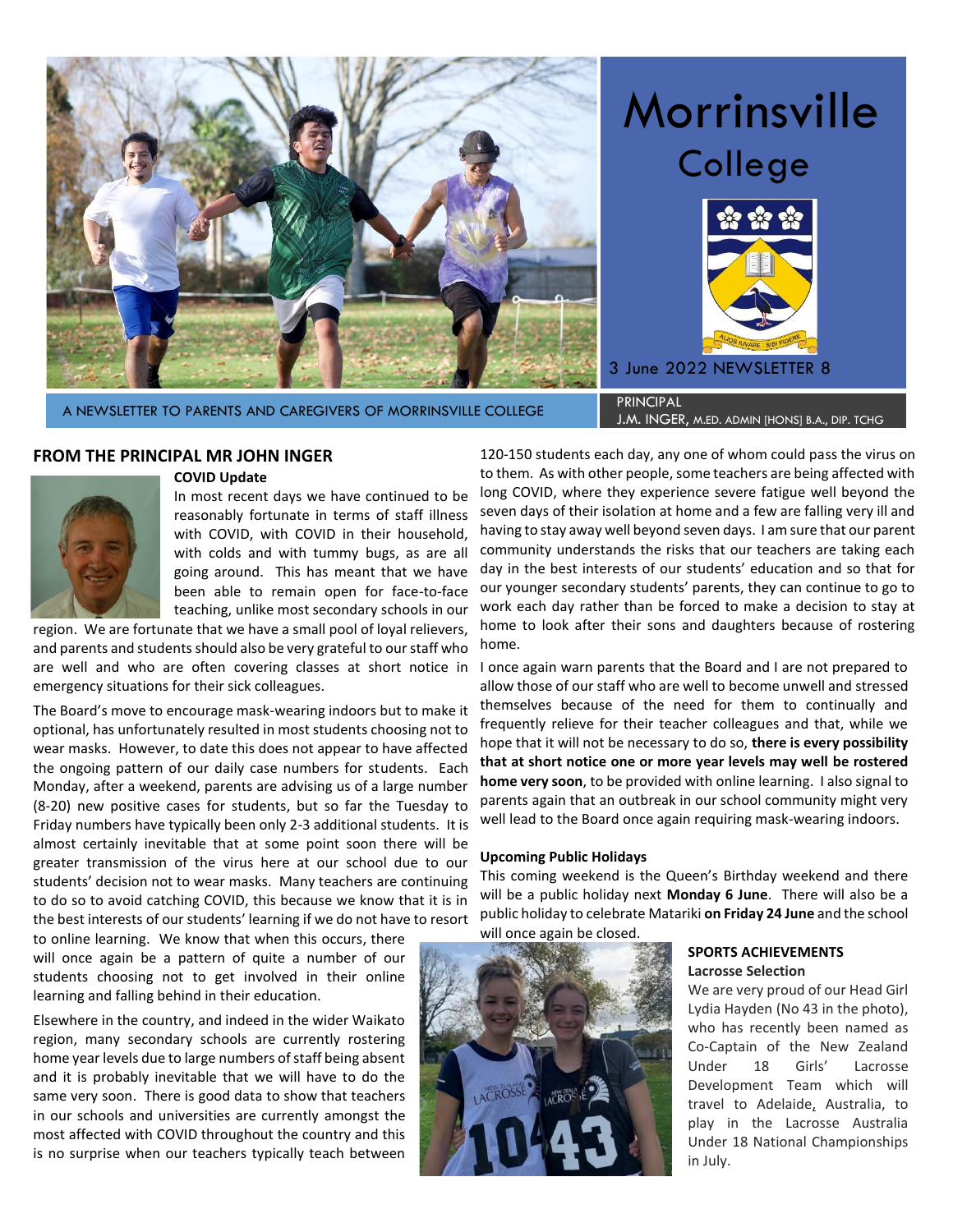#### MORRINSVILLE COLLEGE – NEWSLETTER NO. 8 3 JUNE 2022

#### **CROSS-COUNTRY RESULTS**

On Wednesday we held our annual school cross-country championships in the afternoon. The weather was very kind to us and conditions were perfect for this event. It was very disappointing that large numbers of our students did not come to school for the whole day, presumably in many cases supported by their parents. It was nearly as disappointing that a considerable number brought notes from their parents and signed out after Period 3 in the earlier lunch break which we ran. We have also seen a dropping off of the number of students involving themselves in school sports due to the lengthy COVID period when school sport did not happen, and it is a real worry too that they are not returning to play in sports teams now. Far too many of our young people these days are not taking part in enough active exercise to protect their health and wellbeing and there is a real risk that they will pay the price with their health in the future.

The highlight of the day was the outstanding performance of Kayley McMillan in the junior girls' event where she broke the previous school record set in 2021 by Jessie Morris of 14.43 by nearly a minute by finishing in a time of 13:48. The placegetters at each level were as follows: Junior Boys: 1<sup>st</sup> Kyle Pratt, 2<sup>nd</sup> Rico Douthett, 3rd Jayden Dobson



Junior Girls: 1<sup>st</sup> Kayley McMillan, 2<sup>nd</sup> Sabrina Chong, 3<sup>rd</sup> Zoe Young

Intermediate Girls: 1<sup>st</sup> Kali Craig, 2nd Kaelyn Gibberd, 3rd Jordyn Bell Intermediate Boys: 1<sup>st</sup> Amiri van Essen, 2<sup>nd</sup> Wiremu van Essen, 3<sup>rd</sup> Kaleb Cook

Senior Girls: 1<sup>st</sup> Olivia Day, 2<sup>nd</sup> Ryleigh McAra, 3<sup>rd</sup> Lauren Young Senior Boys: 1<sup>st</sup> Josh Tretheway, 2<sup>nd</sup> Sam Daldy, 3<sup>rd</sup> Connor O'Meara. House Competition Results: 1<sup>st</sup> Studholme, 2<sup>nd</sup> Alexandra, 3<sup>rd</sup> Campbell and 4<sup>th</sup> Lincoln.

#### **Central Zone Cross Country Results**

We sent a team of athletes to the Central Zone Cross-Country Championships, and were very proud that several students finished in Top 10 positions as follows:

Boys Year 9: 6<sup>th</sup> - Kyle Pratt Junior U16: 10<sup>th</sup> - Alex Harris Senior U20: 9<sup>th</sup> - Amiri van Essen Girls Year 9: 3<sup>rd</sup> - Kayley McMillan, 10<sup>th</sup> - Sabrina Chong Senior U20: 7<sup>th</sup> - Kali Craig, 10<sup>th</sup> - Olivia Day Team Results Year 9 Girls' 3-person team - 4<sup>th</sup> Year 9 Boys' 3-person team - 2<sup>nd</sup> Junior Girls' U16 3-person team - 4<sup>th</sup> Junior Boys' U16 3-person team - 3<sup>rd</sup> Senior Girls' U20 3-person team - 2<sup>nd</sup> Senior Boys' U20 3-person team - 4<sup>th</sup>.

#### **Swimming – WaiBOP Champs**

A strong group of swimming representatives recently attended the Waikato Bay of Plenty Swimming Championships. A highlight of our results was Brooke Bell winning the senior girls' 100m butterfly event, which is a significant achievement at this high level of

competition. Brooke also did very well to finish 5<sup>th</sup> in the 100m



Junior Girls: Rylee Davie - 200IM, 8th, 50m freestyle 9th, 100m freestyle 11<sup>th</sup>.

Intermediate Girls: Jordyn Bell - 50m freestyle 8<sup>th</sup>, 50m breaststroke 10<sup>th</sup>, 100m freestyle 13<sup>th</sup>.

Ayla Davie - 200m freestyle 5<sup>th</sup>, 200IM 5<sup>th</sup>, 100m backstroke 8<sup>th</sup>.

Intermediate Boys: Alex Harris - 50m breaststroke 11<sup>th</sup>, 50m freestyle 14<sup>th</sup>, 100m freestyle 14<sup>th</sup>.

Senior Girls: Brooke Bell - 100m butterfly 1st, 100IM 5th, 50m butterfly 10<sup>th</sup>.

Senior Boys: Ashton Rogers - 100m freestyle 4<sup>th</sup>, 200m freestyle 5<sup>th</sup>, 100m butterfly 7<sup>th</sup>.

We also had a girls' 15 & over medley relay team with Ayla (back), Rylee (breast), Brooke (fly) and Jordan (free). They placed 6th.

#### **GymSport – Midlands Regional Champs**

Congratulations to Sabrina Chong who won a gold medal in the Step 8 Under 14 division at the recent Midlands Regional Gymnastic Championships. This is an outstanding success!



#### **North Island Equestrian Championships**

Congratulations to



Kaelyn Gibberd who was recently drafted into a Waikato equestrian team which placed 4th overall at the North Island Equestrian Event, an excellent achievement for Kaelyn.

Previously, Kaelyn, Tyla Gotty, Jordyn McAra and Ryleigh McAra represented our school and competed in the team event at the Waikato Inter-Schools' Showjumping Championships held on 11 May. This is the

first time in a few years that we have been able to field a team at this competition, which is pleasing.

#### **Bay of Plenty Motor Cross Champs**

Three of our students, Chase Hooker, Peyton Chambers and Mason McCormack, recently attended the Bay of Plenty Inter-Secondary Schools' King of School Motor Cross Championships. All of our riders competed well. Congratulations to Chase who placed 4<sup>th</sup> overall.



# **OTHER RECENT SPORT RESULTS** Week 4

#### **Hockey**

Girls' 1st XI lost to Waikato Diocesan 2nd XI 0-4 Boys' 1st XI won against Fairfield Mixed 11-0 **Rugby**

1st XV lost to Te Kuiti High School 14-31 Under 15 won against HBHS (65kg) 26-17 **Netball**

Open A lost to Cambridge HS Prem 11-26 Senior A lost to Fraser HS Taniwharau 12-31 Junior Prem lost to Te Aroha College Jun Prem 25-26 Junior Development lost to St Peter's School 6-49